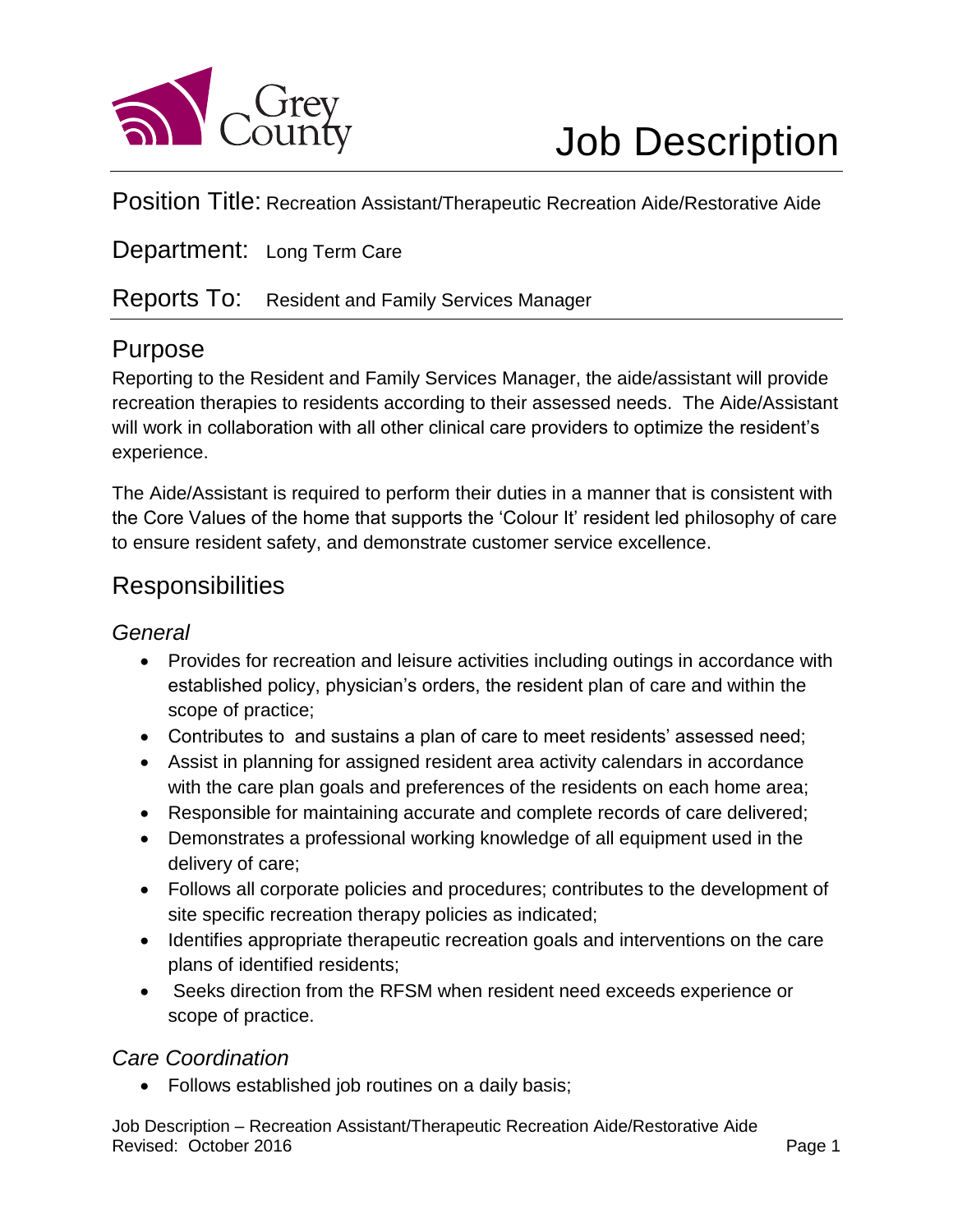- **Effectively participates in care conferences;**
- Ensures that care provided is documented as required in a timely manner using the assigned documentation tools.

#### *Quality Management*

- Participates in all aspects of the Quality and Risk management program as it pertains to recreation and leisure activities; and contributes to the development of recommendations for corrective action;
- Maintains personal accountability for completion of monthly audits as assigned;
- Participates in meetings on a regular basis and contributes to discussion and planning.
- Ensure all documentation is accurate and timely.

#### *Financial Accountability*

Ensures appropriate utilization of all supplies and equipment.

#### *Human Resources*

- Participates in an effective orientation, and performance management process in accordance with County of Grey standards for all employees within the recreation department;
- Identifies learning needs and communicates to leadership within the home;
- Models positive working relationships with the union and employee representatives;
- Actively participates in the annual education program.
- Ensures appropriate utilization of all supplies and equipment.

## *Occupational Health & Safety*

- Advises supervisor or designate immediately of all staff incidents that may result in an Occupational Accident Claim, any concerns with the physical plant, incidents or injuries and completes required reports;
- Follows all health and safety policies and procedures. Works safely to reduce the risk of injury to self, co-workers, and residents;
- Wears personal protective equipment as designated;
- Maintains a clean, safe environment for residents utilizing infection control principles;
- Maintains a sound working knowledge of their roles and responsibilities during all emergency situations when working different shifts.

## *Family & Resident Relations*

 Contributes to positive customer service with residents and families in day to day work.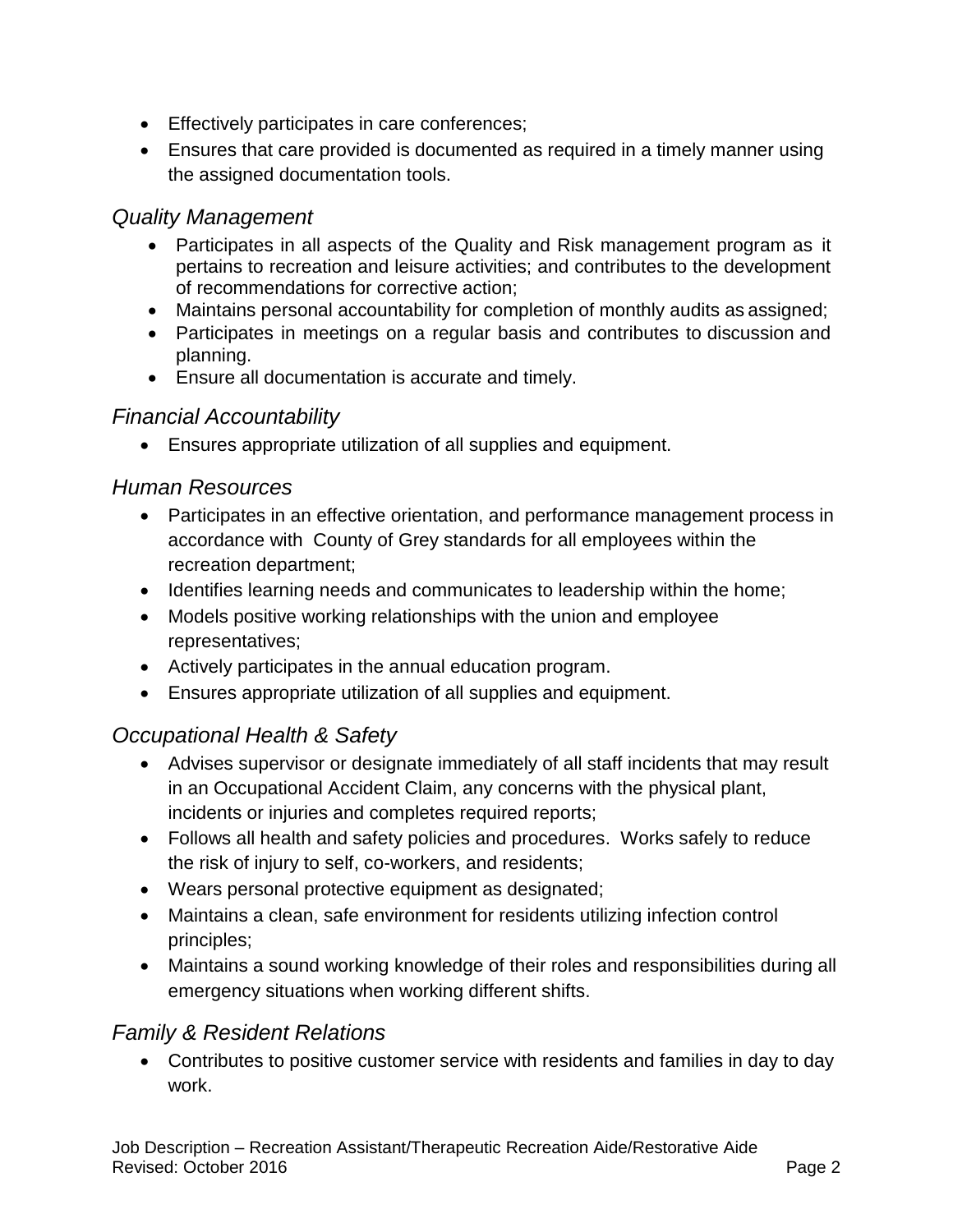## *Ministry of Health Compliance*

- Contributes to good working relationships with relevant persons within the Ministry of Health and Long Term Care (MOHLTC);
- Knows MOHLTC legislation, regulation and process;
- Contributes to the implementation of processes and systems to ensure compliance to all standards on an ongoing basis.

# Working Conditions

- Modern facility, temperature controlled, smoke free environment;
- Hours of work include scheduled shifts and call-ins, and may include day, evening, weekdays and weekends. There is a requirement to work statutory holidays;
- Work is in a home-like medical care area and requires interaction with residents and their families. The workplace is fast paced, with frequent disruptions and distractions, while meeting preset deadlines. Must be flexible to changing needs of the residents, staff and operational issues, as they are presented.

# Identified Hazards

- Physical Demands Analysis outlined on pages  $5 9$ ;
- Potential exposure to bodily fluids through regular Resident contact;
- Some stress resulting from dealing with Resident care needs, behaviours and time pressures;
- Exposure to unexpected behaviours of Residents (i.e. yelling, swinging of arms, aggressive behaviours, etc.);
- Exposure to Occupational Diseases of Residents (i.e. Influenza).

# **Contacts**

#### *Internal Working Relationships*

Resident and Family Services Manager, other managers, other department staff, **Residents** 

#### *External Working Relationships*

Families, MOHLTC Inspectors, Entertainers/Guests, contract service providers, volunteers

# Knowledge and Skill

 Recreation and Social Activity staff must have completed a diploma or degree in recreation/leisure studies, therapeutic recreation, kinesiology or other related